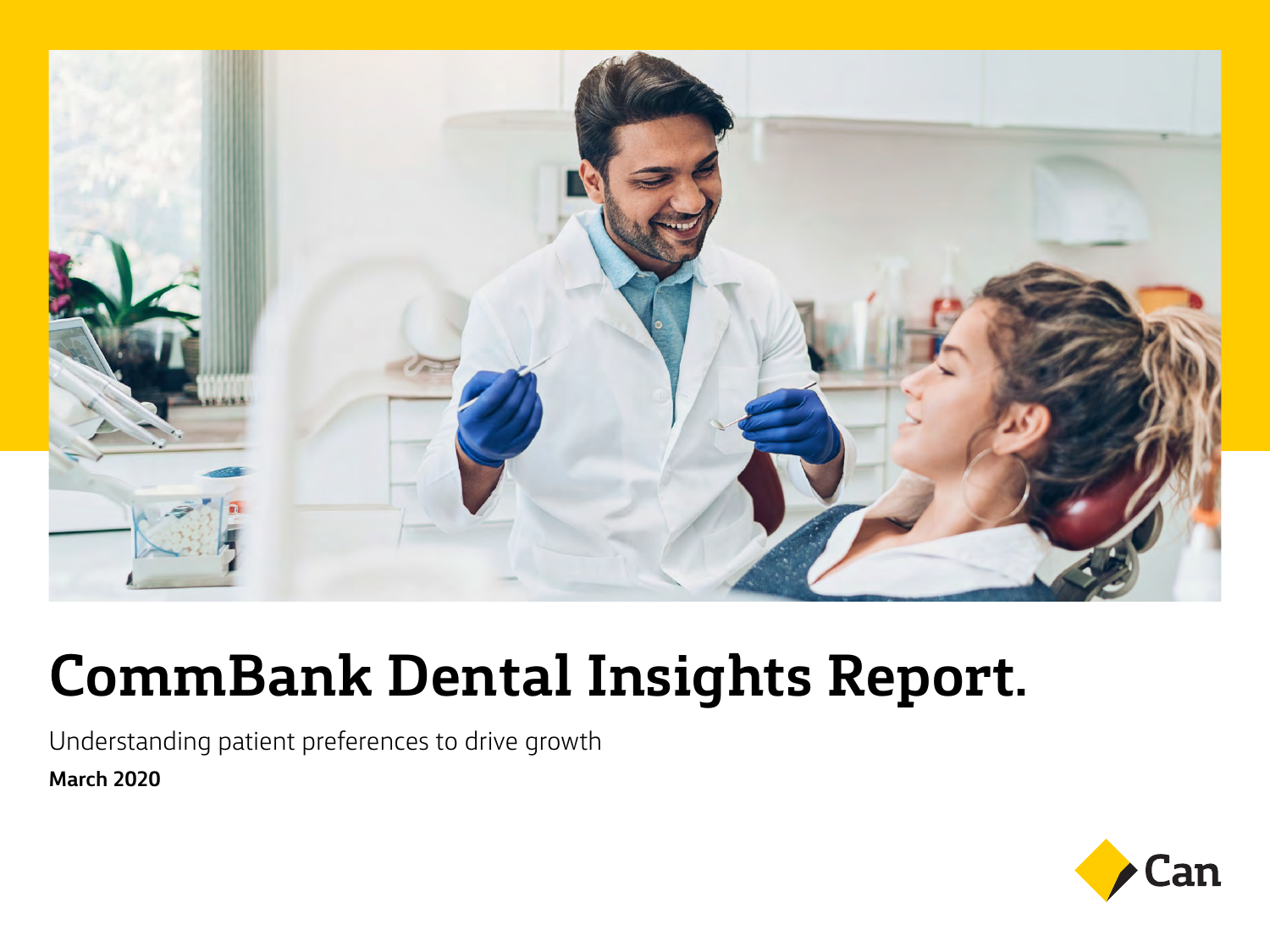### **Contents**

| <b>Foreword</b>                               | З  |
|-----------------------------------------------|----|
| Attracting patients in a competitive market   | 4  |
| Delivering a best-in-class patient experience | 5  |
| Marketing as a growth engine                  | 6  |
| Technology and the patient experience         | 7  |
| Investing in technology                       | 8  |
| Keeping pace with patient expectations        | 9  |
| <b>Case Study: Advanced Dental Spa</b>        | 10 |
| <b>Conclusion</b>                             | 12 |
|                                               |    |

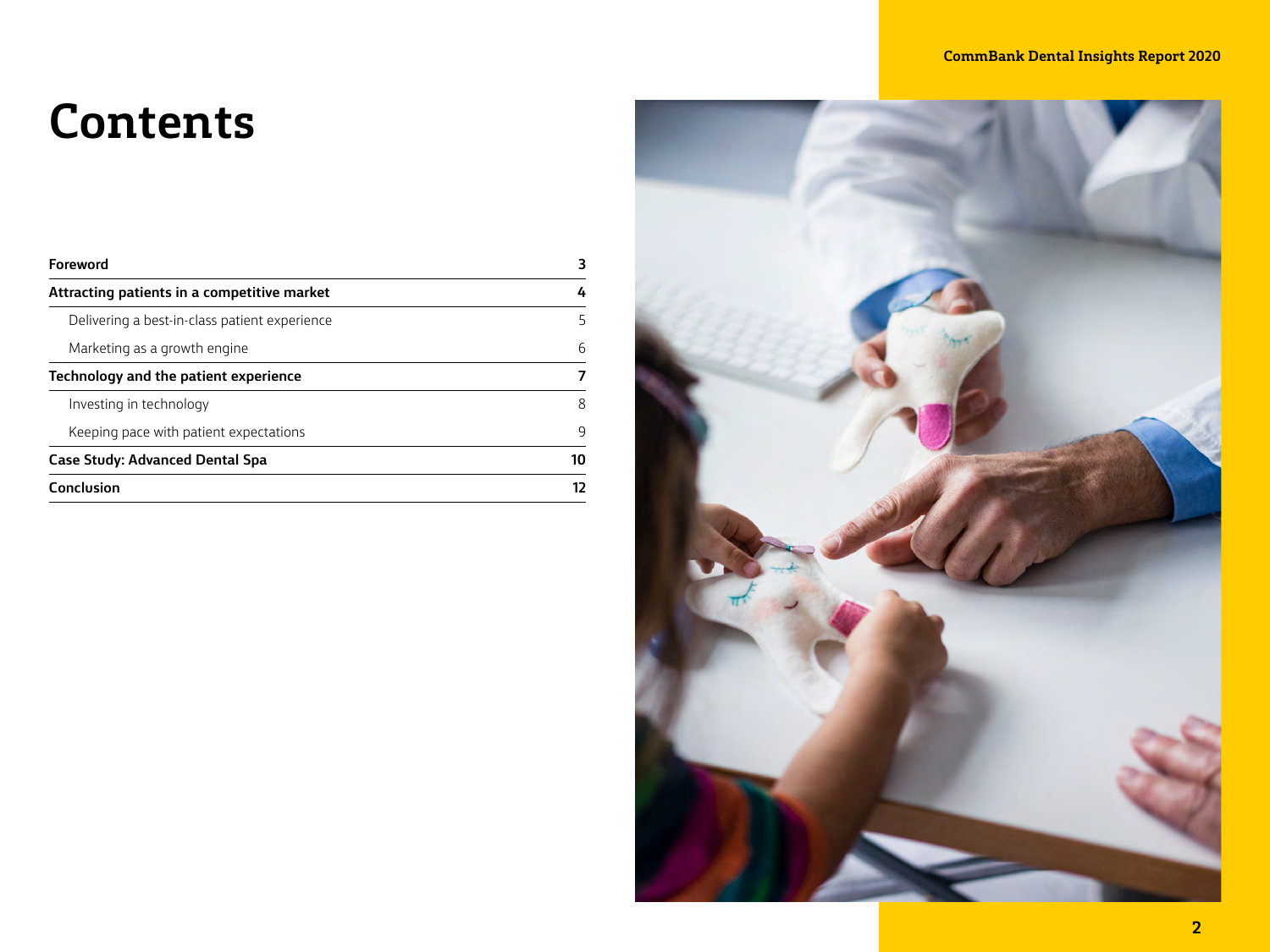### **Foreword**

With 75% of dental clinics intent on growing their business and increasing revenue, this edition of CommBank's Dental Insights Report is designed to help clinics fulfil these ambitions.

Dental clinics' top business priority in the coming year is sales and marketing to attract new patients. That is the overwhelming strategic response to their biggest business challenges, namely maintaining and growing patient numbers amid cost pressures and rising competition.

Yet only around a third of clinics have a detailed plan to reach their business goals and only 5% employ a marketing professional. This presents an opportunity to realign marketing activity to attract patients. Nevertheless, dental clinics are leading the way in incorporating social media

marketing and search engine optimisation into their marketing activities as part of a broader drive to harness technology to enhance their marketing functions.

Furthermore, they are early adopters of several other technologies. That suggests many dental clinics recognise the potential of digital services to improve the already high level of satisfaction patients have with their clinic experience.

The vast majority of clinics intend to increase their technology budget in the coming two years, primarily to improve quality of care and the patient experience. However, the research indicates they aren't always investing in the technologies that are most appealing to patients. And even when clinics offer these digital services, there is low awareness about their availability among patients.

Aligning technology investment with business priorities, and with emerging patient preferences, will help clinics optimise their spend. It will also help clinics to keep pace with rapidly changing expectations of patients, particularly the somewhat less satisfied generations Z and Y.

We hope you find the report useful as you plan the future of your clinic and we welcome the opportunity to discuss your own experiences with patients.

#### **Belinda Hegarty**

National Head of Healthcare Business and Private Banking Commonwealth Bank of Australia

#### **About the CommBank Dental Insights Report**

The 2020 CommBank Dental Insights Report is based on a quantitative survey of 100 key decision-makers or influencers at dental clinics across Australia, as well as 386 patients who had visited a dental clinic in the six months prior to March and April 2019. The dental clinic survey was completed by a mix of business owners or directors, dentists, clinic managers and nurses. This cohort will be referred to as clinics throughout the report.

ACA Research conducted both the dental clinic and patient surveys online during March and April 2019 on behalf of the CommBank Healthcare team. The surveys were designed to understand the priorities of dental clinics and the preferences of patients in Australia. The analysis of dental clinics is a sub-set of a broader survey of 305 Australian healthcare providers across a range of segments and 1,029 patients.

All data points and percentages contained in this report are based on the results of the research unless specified otherwise. All references to Australian dental clinics, dentists and patients refer to the 100 decision-makers and 386 patients who participated in the survey.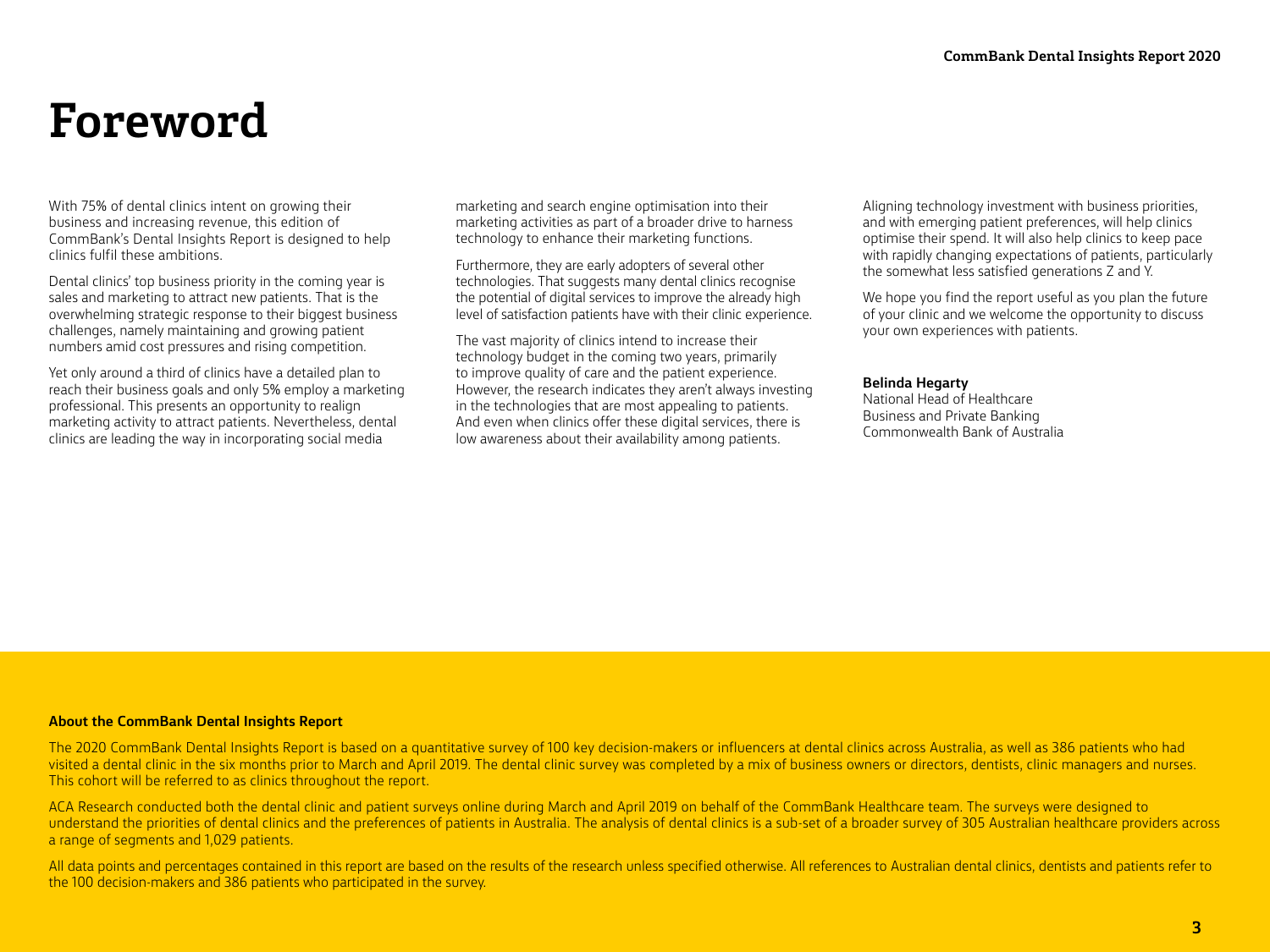### **Attracting patients in a competitive market**

### **Targeting growth**

Growing or maintaining patient numbers is the biggest business challenge that dental clinics face. They are therefore prioritising sales and marketing to advance their growth ambitions.

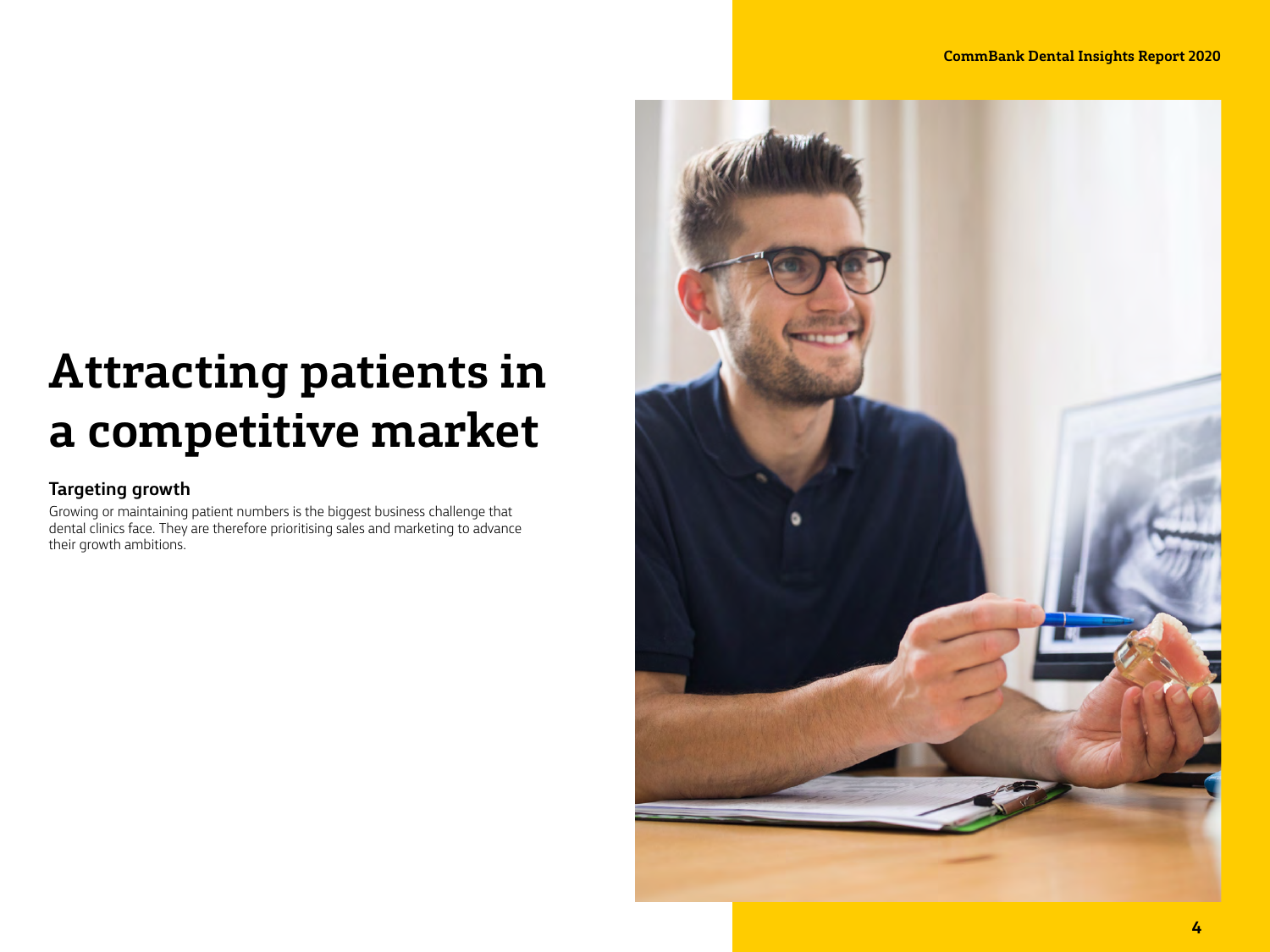### **Delivering a best-inclass patient experience**

Quality of care is the overarching consideration of dental patients. Along with a convenient clinic location (57%), quality of care (61%) drives patients' choice of a dentist. Quality of care is also responsible for the very high level of patient satisfaction with the overall experience their dentist provides.

The research reveals that with 67% of dental patients 'very satisfied', dentists are excelling at delivering a best-in-class patient experience. Further affirmation can be found by looking at patient loyalty as 82% of patients indicate they are loyal to their preferred dentist.

Yet only 59% of generations Z and Y are very satisfied. This finding can help dental clinics to better understand their patient mix and influence their strategies to attract and retain patients.

Dentists also outperform the two other practice types (general and specialist medical practices) surveyed when it comes to ability to communicate directly with a practitioner via digital channels.

Satisfaction levels would be even stronger if not for patients viewing fees as too high. This is also the top area for improvement noted by patients and a clear differentiator between dental clinics and other clinic types surveyed.

### **What does quality of care mean to patients?**

Quality of care means different things to different patients. Dental patients equate quality of care with experience and knowledge (52%) and clear explanations behind decisions (51%). Additionally, compared with other patients surveyed, they particularly value empathy and reassurance.



#### **Patient satisfaction with the clinic experience**

Patients are most satisfied with the quality of care received

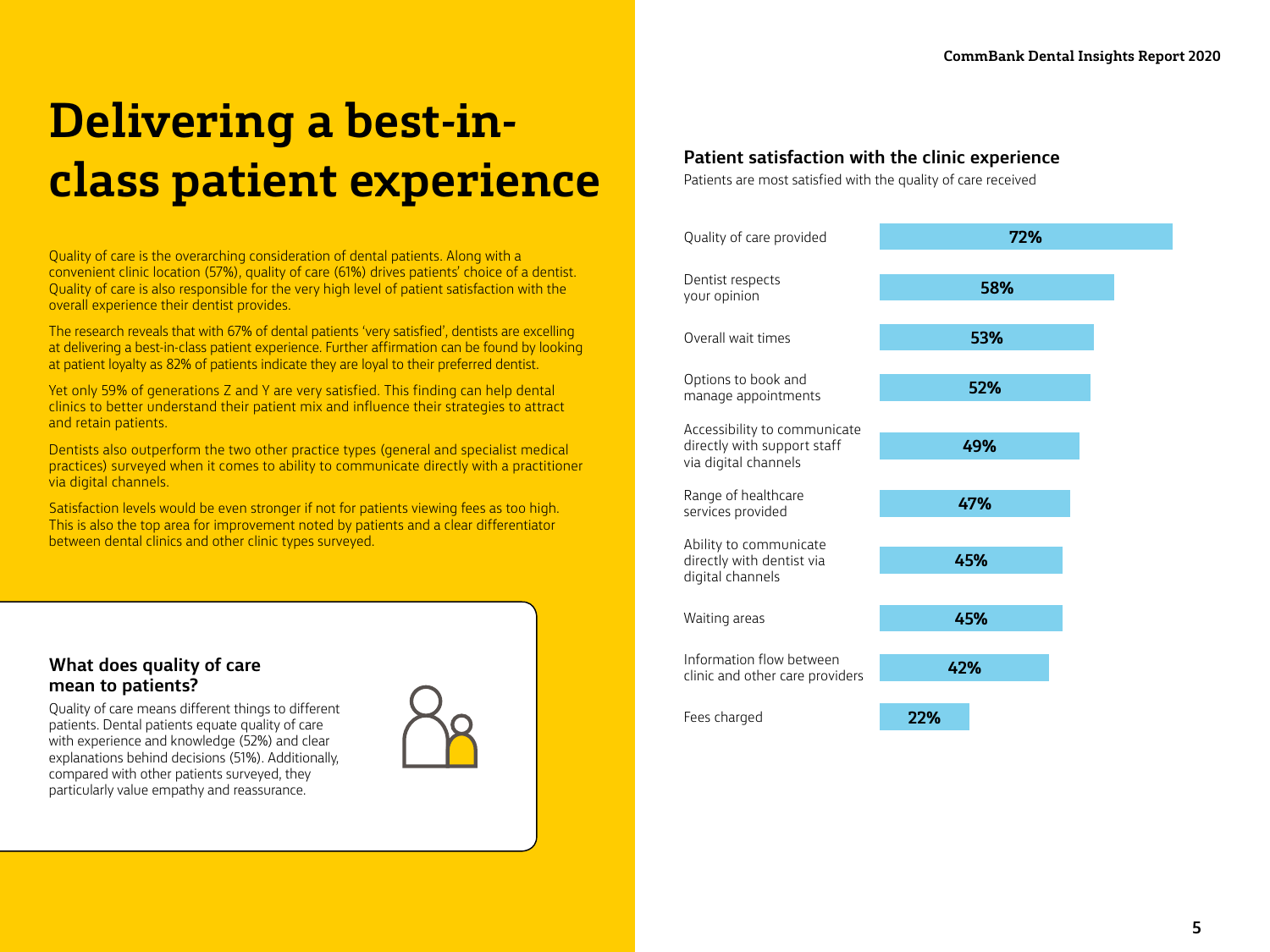### **Marketing as a growth engine**

Three in four dental clinics intend to grow their business in the coming year, representing a far higher growth orientation than the general and specialist medical practices surveyed as a part of the research.

It is dental clinics' response to their key business challenges of growing or maintaining patient numbers (60%) amid rising costs (58%) and increasing competition (49%). Accordingly, a majority (53%) are prioritising sales and marketing to attract new patients – the single highest ranked business priority in the year ahead.

Popular marketing tactics include periodic appointment reminders, well-designed and user-friendly websites and waiting room marketing materials. Many dental clinics are also early adopters of search engine optimisation and social media marketing, and 20% of dental clinics are investing in technology to improve their marketing processes, significantly more than other clinic types.

Several of these activities are favoured by growth-focused clinics of all types and are well aligned with the research finding that 45% of patients first learn of their dental clinic through recommendations from friends and family. However, the importance of referrals from other healthcare professionals (18%) and local area marketing (18%) for generating new patients is under-estimated by dental clinics. There is therefore an opportunity to diversify their marketing focus to capture more patients.

#### **Insight**

Despite their growth tilt, only 36% of dental clinics have a detailed plan in place to achieve their business objectives. That compares with 52% of general medical practices having a business plan. Similarly, while many dental clinics are ramping up their sales and marketing activities, just 5% employ a marketing professional.

#### **Top clinic priorities in the year ahead**

More than half of dental clinics are are prioritising marketing in the next 12 months



#### **Percentage of patients generated through different channels**

Recommendations from family and friends outweigh other channels

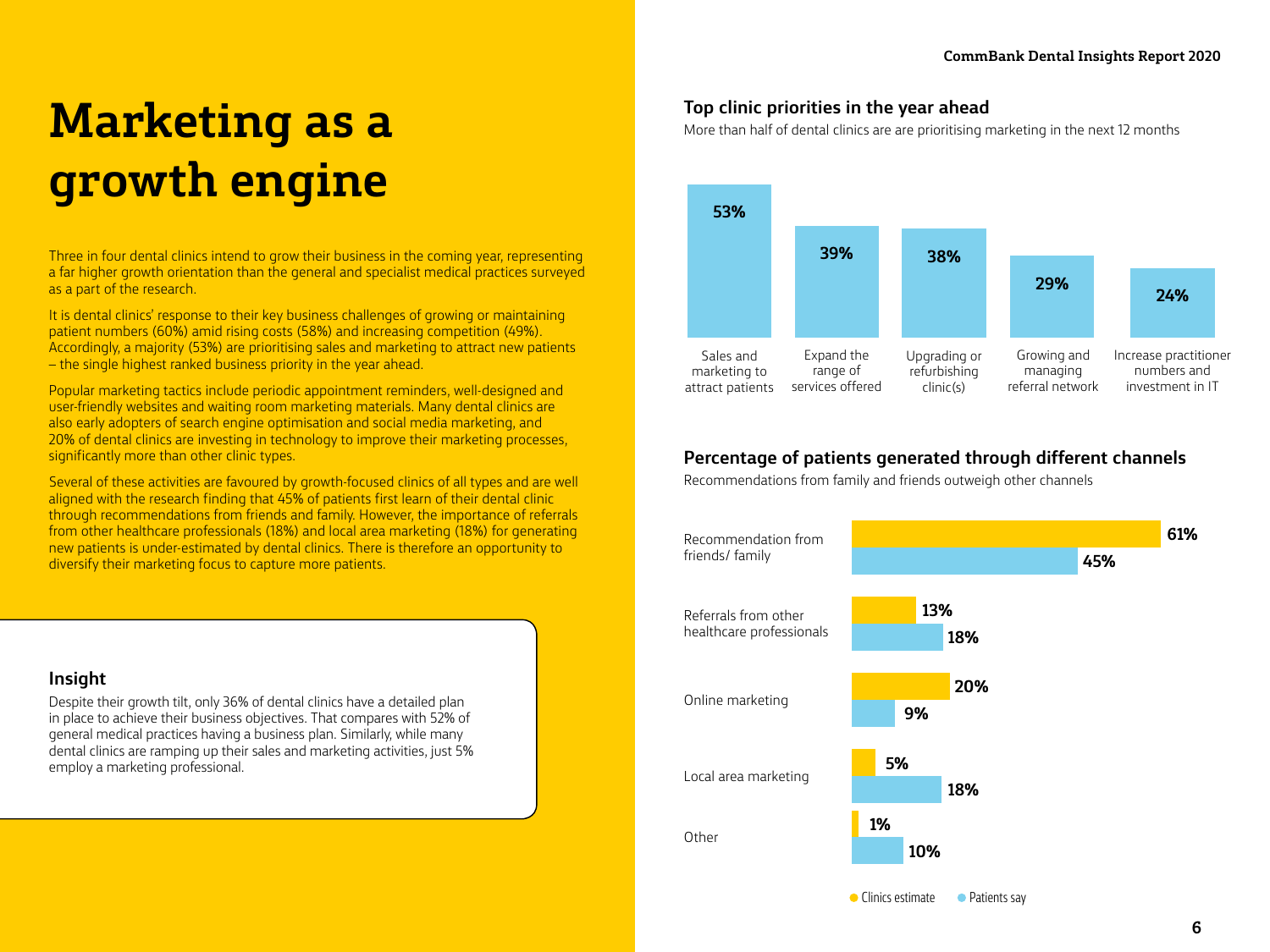## **Technology and the patient experience**

### **Patient-centric investment**

Dental clinics understand that technology can further improve the patient experience and are often leaders in adopting patient-centric technologies.

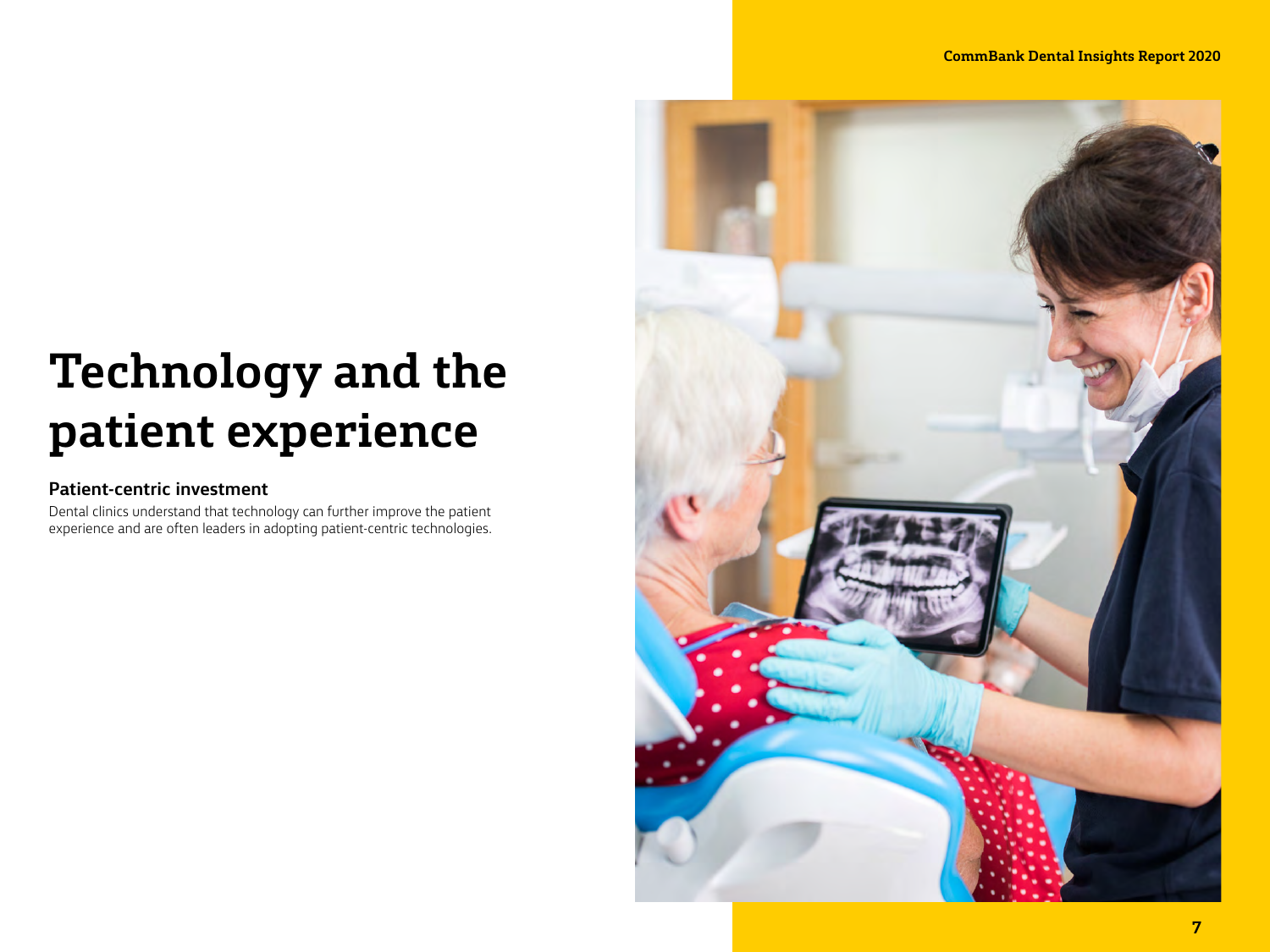### **Investing in technology**

• Significant increase • Slight increase • No change • Decrease **74% 10% 3% 13% 87% of clinics are increasing technology investment**

Quality of care ranks above all other drivers of patient satisfaction. However, many clinics understand numerous opportunities exist to further enhance the patient experience by meeting the growing demand for more seamless digital interactions with the clinic.

Most dental clinics intend to increase their technology budget in the coming two years, particularly those focused on growth and those with a business plan.

For many dental clinics, technology investment is patient-centric. They are primarily ramping up technology budgets to improve quality of care (51%) and the patient experience (46%). Other common objectives are better clinic management processes (41%) and growing revenue and profit (37%).

Thus, the top areas for investment include:

- New or updated medical technology and equipment (34%)
- IT hardware (18%)
- Patient and appointment management (15%)



According to the research, a significant barrier to technology adoption is a lack of in-house skills. Investment in technology skills would enable clinics to capitalise on technology's benefits. Dental clinics are slightly more likely than general and specialist medical practices to have compulsory technology training, albeit only 23% do so, and 33% have an "IT Champion". However, they are the least likely to have protocols in place to ensure ongoing development of staff's IT skills.

#### **Change in technology investment in the next 2 years**

The vast majority of dental clinics expect to lift technology budgets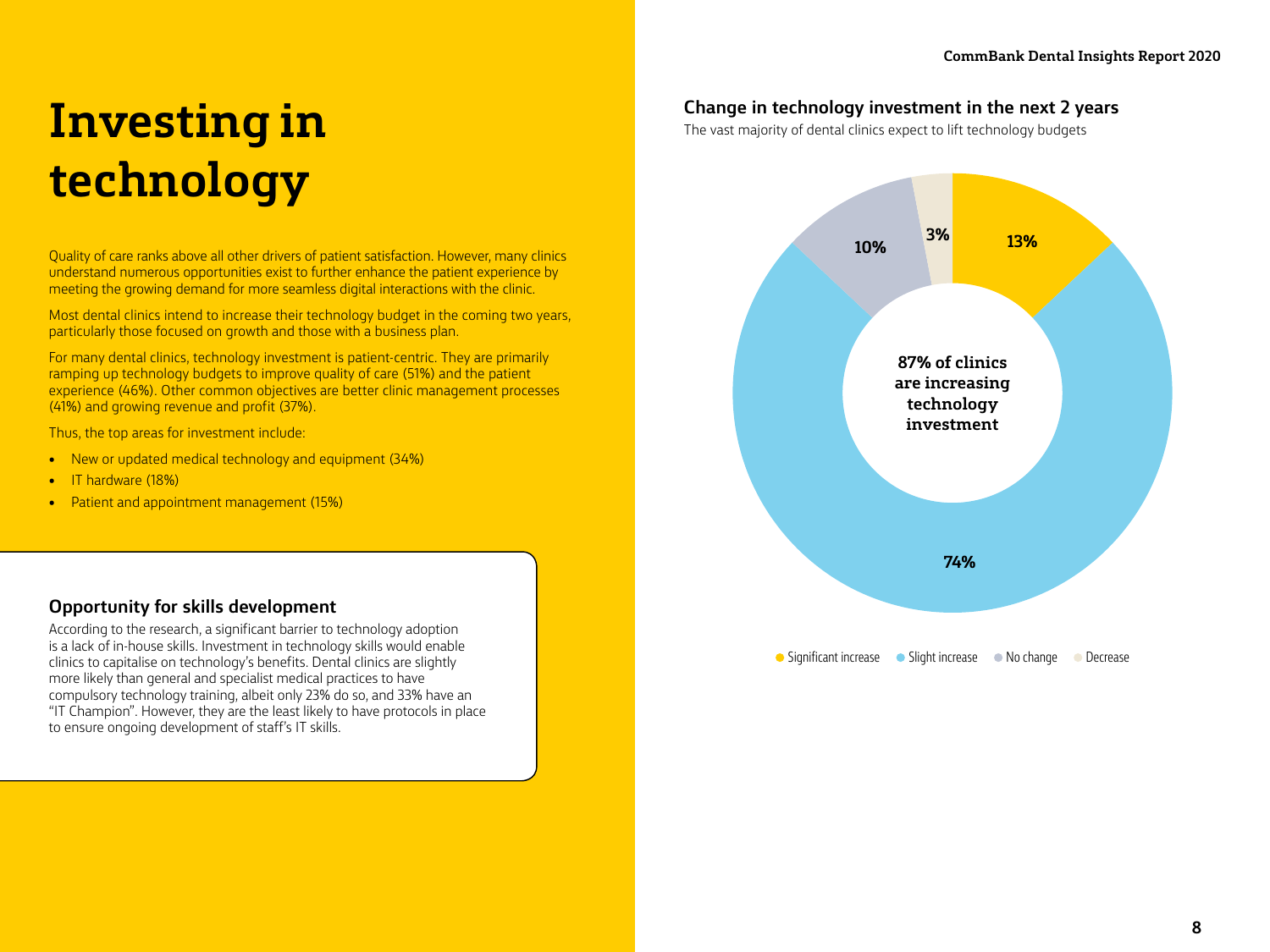### **Keeping pace with patient expectations**

Dental clinics are not only early adopters of new marketing tools like social media marketing, but also leaders in offering several other technology-based patient communications, including:

- 91% offer appointment reminders by SMS or email
- 60% can be contacted via a digital channel
- 55% offer SMS or email alerts if appointments are delayed
- 43% can be contacted via social media
- 42% offer direct contact with a dentist through a digital channel

However, aside from appointment reminders, there is low awareness among patients that their clinic offers these five communication services. Additionally, only 28% of patients say their clinic sends SMS or email alerts of appointment delays versus 55% of dental practices that claim to be sending these notifications. So, there is an opportunity for clinics to highlight that they offer these communication channels when marketing to existing and prospective patients.

Some misalignment also exists between the technologies that clinics offer and the ones patients want most. For example, 94% of patients value digital alerts of appointment delays but only 55% of clinics send them. Similarly, 83% of patients would like to manage appointments online but only 28% of clinics provide this. And three in four patients would like to view test results through a clinic portal yet just 3% of clinics offer this facility.

#### **Appeal of digital services vs clinic adoption**

Clinics' adoption of patients' top five most appealing digital services is mixed

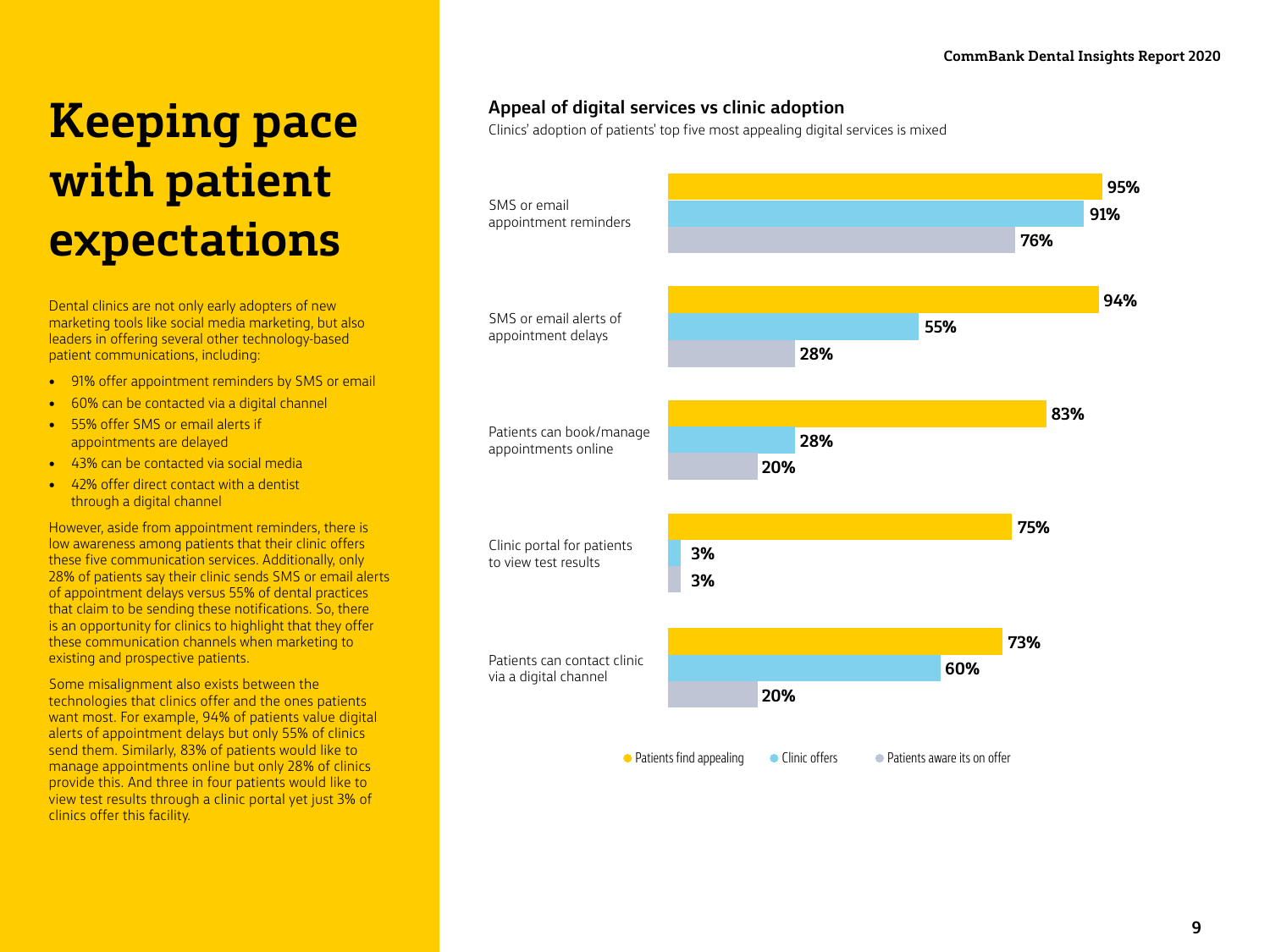# **Case study: Advanced Dental Spa**

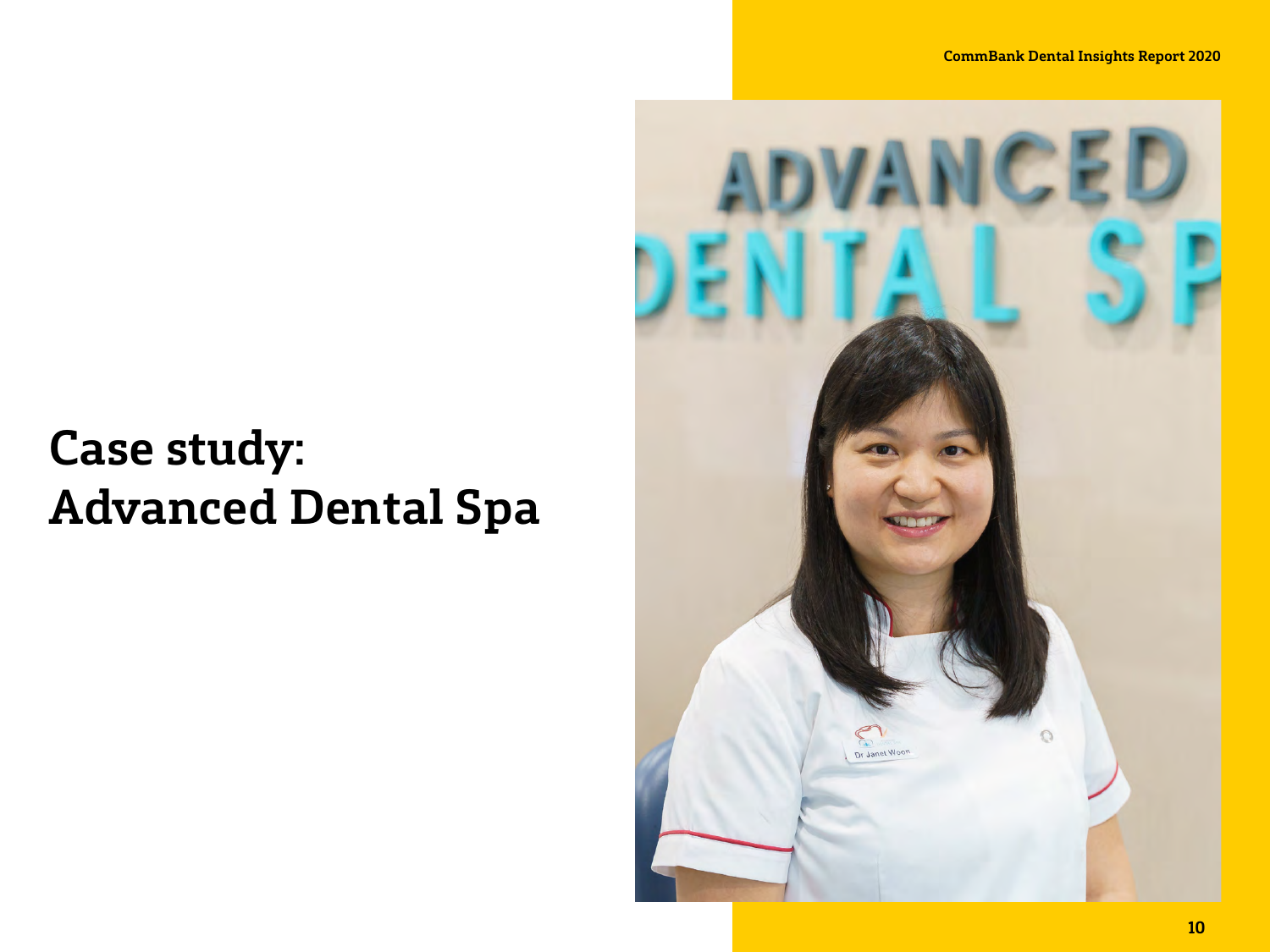### **Advanced Dental Spa**

Advanced Dental Spa lives up to its name. It is constantly updating its equipment to include the latest technology available, and for the last two years patients can opt for pampering facials and massages for the ultimate patient experience.

Dr Janet Woon started her single-chair practice in a medical centre in 2000. Twenty years on, she has three practices in Perth and plans to opening a fourth this year. The locations are picked for patient convenience. The West Perth practice is handy for people working in the CBD while the Ballajura and Willetton practices suit those living or working north and south of the river, respectively. Dr Woon says patients "very happily see any practitioner at any of the branches," knowing that their information is seamlessly transferred between the practices through the cloud using Dental for Windows software.

Having three locations facilitates patient referrals to family and friends living in other areas, explains Dr Woon. Given Perth's traffic congestion, the different locations save "time-poor people" transport costs and the distance they have to travel. The team sends thank-you letters, or sometimes movie tickets, to show their appreciation to patients who have referred others to the practice. To supplement patient referrals, Dr Woon has been advertising at the Willetton Southlands cinema for the last eight years which has proved very effective in promoting the practices. Other marketing activities encompass an online booking system, Facebook, Instagram and search engine optimisation. "Our Google rankings in our separate localities are quite good," she says. Dr Woon constantly modernises her practices and every five years updates the website, which now includes online chat so that patients can contact the practice 24/7 at their convenience.

These days rather than taking the usual physical impression of a patient's teeth, a little camera in the patient's mouth takes two to three minutes to scan a digital impression.

A Cone Beam 3D X-ray unit was installed in the Willetton practice in January 2020 meaning patients don't have to make a 20-minute trip into the CBD prior to having an implant placed or a wisdom tooth extracted. "2D is great but humans are 3D," she says. "The 3D image is very accurate and gives us enhanced precision for our procedures. It definitely achieves more predictable outcomes and a better patient experience."

Dr Woon believes this focus on the patient is what attracts patients to her practices. Staff are trained to take a lot of time to listen to patients' concerns, understand where their fears are coming from and to explain how much dentistry has changed to become very modern, comfortable and inviting. "That's why we get generations of patients and their family members all coming to us. All the dentists and staff are very committed to offering the best patient experiences possible," she says. The practices offer payment options to make their services more affordable and tries to offer efficient treatment solutions so that patients need only visit once, rather than attend twice.

Monthly leadership meetings discuss obstacles, celebrate successes and use patient feedback to understand how to improve service and the patient experience. Patient feedback at the practice is recorded by the receptionist while other feedback is captured through Whitecoat and Google reviews. Additionally, the practice conducts a patient survey from time to time. The survey is anonymous, and participants go into a draw to win a prize such as a \$200 gift voucher. The survey asks about the patient experience, did it go smoothly, how they felt and if they had to wait long. "Patient satisfaction is very important to us so the minute we get a good or bad review, we act on it and learn from it," says Dr Woon. "I'm not saying we're perfect, but we learn fast and we are always evolving to new heights."

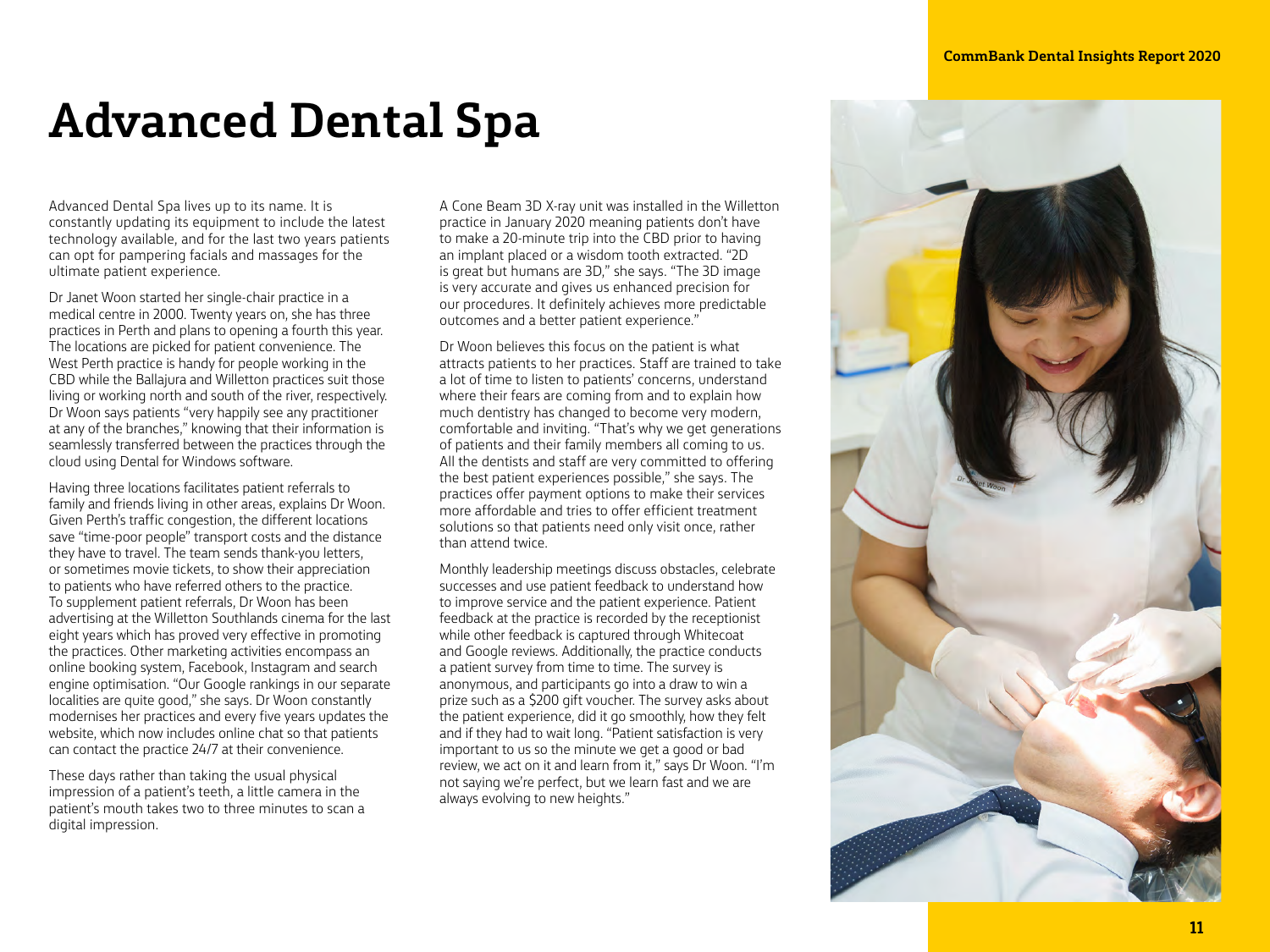### **Conclusion**

When compared with general and specialist medical practices, dental clinics are by far the most focused on growth and increasing revenue but only around a third have a plan in place to achieve their priorities. The key business challenge dental clinics face is maintaining and growing patient numbers at a time of increasing competition and rising costs. The most popular strategic response is to undertake sales and marketing to attract more patients and many are well advanced in their deployment of technologies to enhance the patient experience and deliver better quality care.

The research reveals a number of opportunities for dental clinics as they progress their growth pursuit. These include:



#### **Realignment of marketing focus**

While recommendations from family and friends are the biggest source of new patients and the greatest focus of clinics' marketing efforts, increasing local area marketing activity and developing referral relationships with other healthcare providers could help tap into a larger patient pool.

#### **Enhancing the patient experience**

Overall, dental clinics understand well that technology can help to improve the patient experience. Accordingly, most are increasing their technology budgets. This is primarily to improve quality of care, the biggest driver of the high level of patient satisfaction, as well as to enhance the patient experience.



#### **Optimising investment in technology**

Clinics aren't always investing in the technologies that appeal most to patients and even when clinics offer these facilities, there can be low awareness of their availability among patients. An opportunity therefore exists for dental clinics to include information about the technologies they provide in their sales and marketing communications.